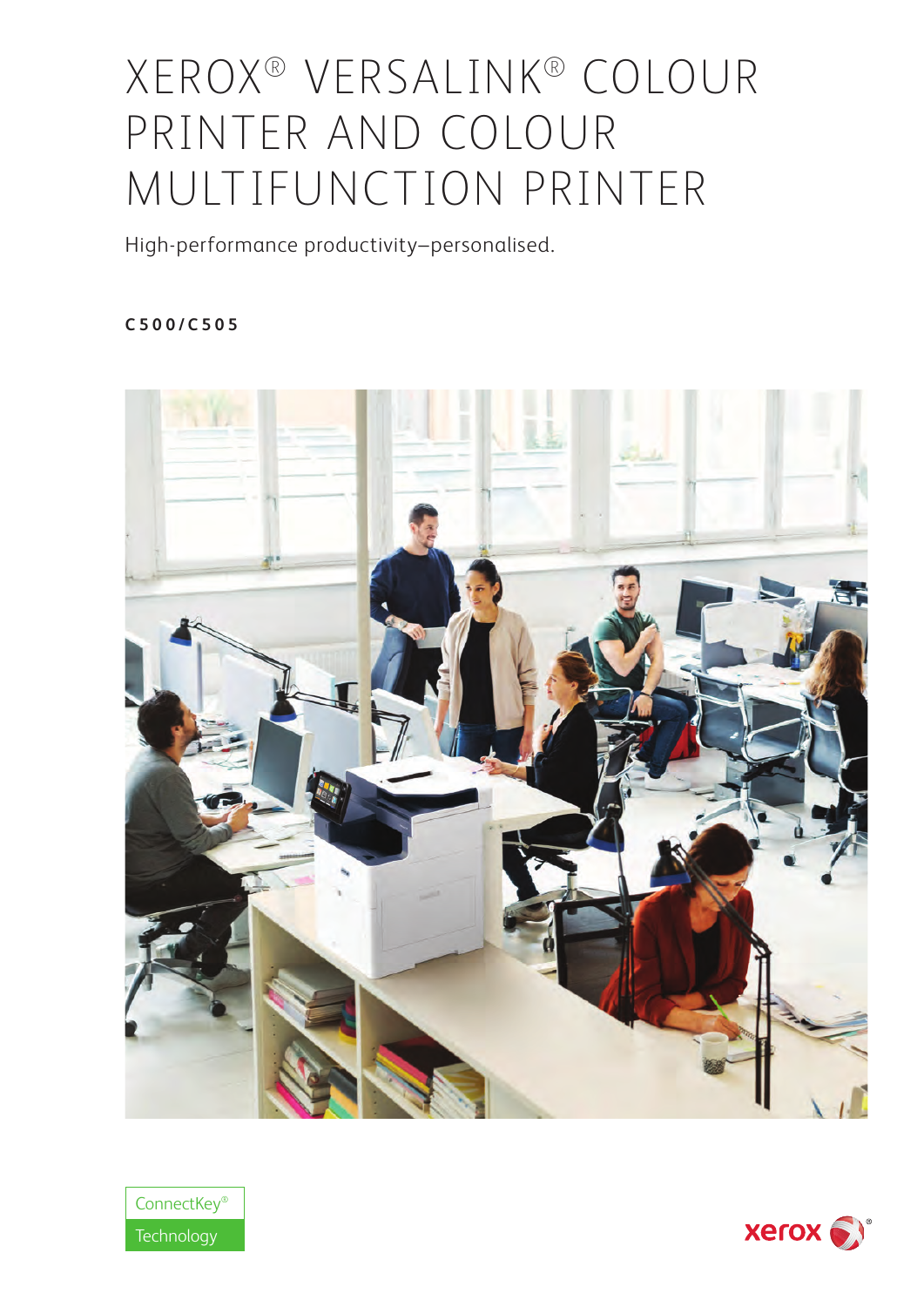# Xerox® VersaLink® C500 Colour Printer and Xerox® VersaLink® C505 Colour Multifunction Printer

Designed for fast-paced workteams, the VersaLink C500 Colour Printer and C505 Colour Multifunction Printer deliver a higher level of reliable performance. Cloud connected, mobile ready, app-enabled, and easy to customise, the C500 and C505 are your modern workplace assistants – helping you excel today and stay ready for the future.

## **P O W E R F U L , R E L I A B L E , S E C U R E .**

Right out of the box, you'll count on your VersaLink C500 or C505 to consistently and flawlessly perform the tasks that make your business work more efficiently. From IT-free installation wizards, to step-by-step configuration options, you're ready to go – hassle free.

Completely re-engineered for superior reliability, the VersaLink C500 and C505 feature a new hardware design with fewer moving parts, and a more advanced Hi-Q LED print head.

VersaLink devices are loaded with features and time-saving Xerox technologies designed to speed up information sharing and reduce inefficient workflows. Ensure information accuracy with Scan and Fax preview<sup>1</sup>, and do more with scanned documents with built-in optical character recognition (OCR)<sup>1</sup>. .

When it comes to safeguarding critical information, VersaLink devices deliver a spectrum of stringent security features, including Secure Print and card authentication to control access.

Count on superior print quality to make your work look its best. A print resolution of up to 1200 x 2400 dpi delivers sharp text and fine line detail, plus exceptional colour vibrancy.

#### **EASY, EFFICIENT AND ENTIRELY NEW.**

With the customisable, capacitive 7-inch colour touchscreen (5-inch on the C500), you can tap, swipe and pinch your way through tasks and functions with mobilelike ease.

Speed through tasks by saving common settings as presets for simple, single-touch job setup. With Simple ID, individual users and groups enter a user ID and password once, and then enjoy fast, secure, easy access to task-specific presets and commonly used apps on a personalised home screen.

## **A P P - B A S E D F L E X I B I L I T Y A N D M O B I L E FREEDOM.**

The VersaLink C500 Colour Printer and VersaLink C505 Colour Multifunction Printer give you the freedom to work where and how you want – with out-of-the-box connectivity to Google Drive™, Microsoft® OneDrive® and Dropbox™, and access to additional options through the Xerox App Gallery.

The ability to connect and print from multiple devices is key for today's worker, and VersaLink devices meet the challenge with Apple® AirPrint®, Google Cloud Print™, Xerox® Print Service Plug-in for Android™, Near Field Communication (NFC) Tap-to-Pair and Mopria®, plus optional Wi-Fi and Wi-Fi Direct.

Learn more about why Xerox is the only choice for today's mobile professionals by visiting **www.xerox.com/mobile**.

<sup>1</sup> VersaLink C505 only (Fax Preview available for VersaLink Multifunction Printers with faxing capabilities)

To learn more about VersaLink device features, go to **www.xerox.com/VersaLinkEG**

## **XEROX ® CONNECTKEY ® TECHNOLOGY – THE NEXUS OF YOUR COMPLETE PRODUCTIVITY ECOSYSTEM**

From Xerox – the company that created the modern workplace – we present the next revolution in workplace productivity. With a consistent user experience across a wide range of devices, mobile and cloud connectivity and a growing library of apps to expand functionality, you'll work faster, better and smarter.

#### **Intuitive User Experience**

An entirely new – and yet entirely familiar way to interact that includes a tablet-like experience with gesture-based touchscreen controls and easy customisation.

#### **Mobile and Cloud Ready**

Instant connectivity to cloud and mobile devices right from the user interface, with access to pre-loaded, cloud-hosted services that let you work where, when and how you want.

#### **Benchmark Security**

Full multi-level protection for both documents and data, ready to guard against and eliminate emerging threats and meet or exceed regulatory compliance.

#### **Enables Next Generation Services**

Work more efficiently and manage resources more effectively. Easy integration of Xerox® Managed Print Services enables remote monitoring of service delivery and consumables.

#### **Gateway to New Possibilities**

Instantly extend your capabilities with access to the Xerox App Gallery, featuring real-world apps designed to optimise digital workflows. Commission our network of partners to design innovative, business-specific solutions.

Find out more about how you'll work smarter at **www.connectkey.com**.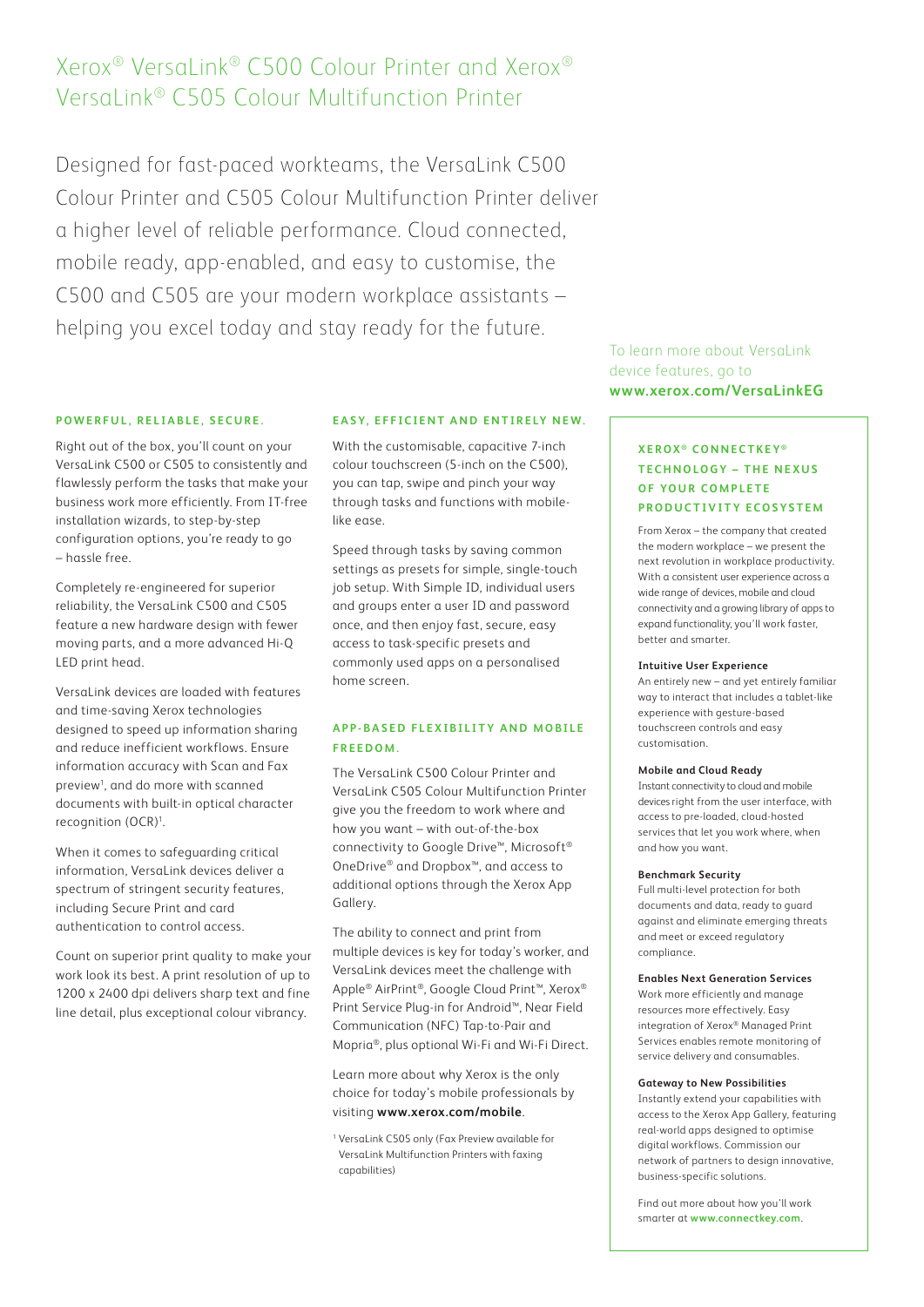





**Xerox® VersaLink® C500 Colour Printer** Print.

**Xerox® VersaLink® C505 Colour Multifunction Printer** Print. Copy. Scan. Fax. Email.

**2**

- **1 500-sheet output tray** with tray-full sensor (400-sheet capacity on C505).
- **2 Card Reader Bay** for internal Card Reader (C500 includes an internal card reader compartment located behind the touch screen).
- **3 Optional 250 GB Hard Drive** (standard with the C505/X) increases the capabilities of numerous app-based functions.
- 4 A front-side USB port<sup>2</sup> allows users to quickly print from or scan to<sup>3</sup> any standard USB memory device.
- **5 150-sheet Bypass Tray** handles media sizes from 76.2 x 127 mm to 216 x 356 mm.
- **6 Tray 1** handles up to 550 sheets with custom sizes of 76 x 190 mm to 216 x 356 mm.
- **7 A 100-sheet Single-pass Duplex Automatic Document Feeder (DADF)** scans two-sided originals for copy, scan and fax jobs.
- **8 The optional Stand (includes Caster Base)** provides storage for toner cartridges and other supplies.
- **9 The High Capacity Feeder (includes Caster Base)** adds up to 2,000 sheets with standard sizes of 216 x 356 mm to 210 x 297 mm.
- **10 Add up to 4 additional 550-sheet paper trays** that handle sizes from 76 x 190 mm to 216 x 356 mm (maximum of 2 additional trays with optional cabinet, maximum of 1 additional tray with High Capacity Feeder).

2 USB ports can be disabled 3 VersaLink C505 only.

#### **INTRODUCING TOUCHSCREEN SUPERIORITY.**

Meet the industry's most advanced colour touchscreen interface. Whether 7-inch (C505) or 5-inch (C500), it's a user experience that sets a higher standard for customisation, personalisation and versatility.

By presenting a familiar "mobile" experience – with support for gestural input and task-focused apps that share a common look and feel – fewer steps are needed to complete even the most complex jobs.

A highly intuitive layout guides you through every task from start to finish, with a natural hierarchy placing critical functions near the top of the screen and commonly used options front and centre. Don't like where a function or app is located? Customise the layout to make it yours.

This unmatched balance of hardware technology and software capability helps everyone who interacts with the VersaLink C500 Colour Printer and VersaLink C505 Colour Multifunction Printer get more work done, faster.